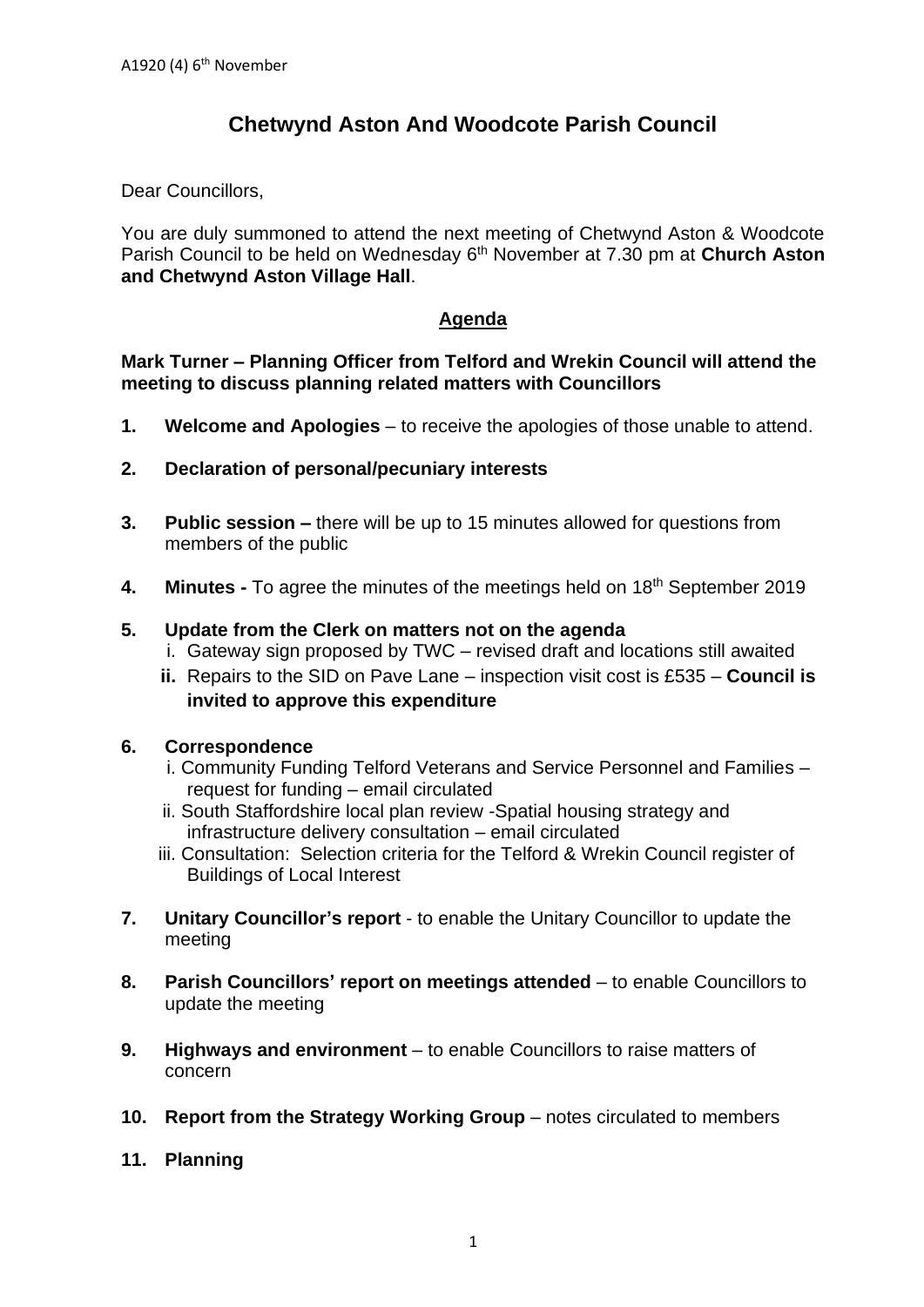# **10.1 Planning applications**

none

#### **Decisions – for information:**

**i.** TWC/2019/0723, Land South of A518/West of A41, Newport, Shropshire, Variation of conditions A9, A23 and B28 of planning permission TWC/2018/0568 to facilitate alterations to road access design – **decision – granted**

#### **12. Financial**

**i.** Reconciliation – the Bank account stood at £15,337.78 at 30<sup>th</sup> October 2019 (and included the 2nd half precept payment of £3,500)

| ii.<br><b>Payments</b> |           |   |          |                   |
|------------------------|-----------|---|----------|-------------------|
| Payee                  | cheque    |   | amount   | Law               |
| Clerk salary           | <b>SO</b> |   | £ 156.00 | LGA 1972 s112 (2) |
| Cruse                  | <b>OL</b> | £ | 50.00    | LGA 21972 s111    |
| <b>HMRC</b>            | <b>OL</b> |   | £ 103.12 | LGA 1972 s112 (2) |
| <b>HMRC</b>            | <b>OL</b> |   | £ 104.08 | LGA 1972 s112 (2) |
| <b>HMRC</b>            | <b>OL</b> |   | £ 104.08 | LGA 1972 s112 (2) |
| <b>Clerk Salary</b>    | <b>SO</b> | £ | 156.00   | LGA 1972 s112 (2) |
|                        |           | £ | 673.28   |                   |

#### iii **Half year budget and precept discussion –**

o to receive and approve the half year budget position:

| budget                                                                                                                                                                        |        |                 |             |           |            |
|-------------------------------------------------------------------------------------------------------------------------------------------------------------------------------|--------|-----------------|-------------|-----------|------------|
| <b>Expenditure</b>                                                                                                                                                            |        | <b>Expenses</b> | staff costs | Vat       | total      |
| at 30th September 2019                                                                                                                                                        |        | £907.54         | £1,507.16   | £13.18    | £2,427.88  |
| estimate for second half                                                                                                                                                      | note 1 | £5,600.00       | £1,560.00   | £1,100.00 | £8,260.00  |
| at 31st March 2020                                                                                                                                                            |        | £6,507.54       | £3,067.16   | £1,113.18 | £10,687.88 |
| <b>Income</b>                                                                                                                                                                 |        |                 |             |           |            |
| at 30th September 2019                                                                                                                                                        | note 2 |                 |             |           | £6,125.00  |
| estimate for second half                                                                                                                                                      |        |                 |             |           | £3,500.00  |
| at 31st March 2020                                                                                                                                                            |        |                 |             |           | £9,625.00  |
|                                                                                                                                                                               | note 3 |                 |             | £1,113.18 |            |
| notes<br>1 includes expenditure on two SIDs @ £2625 each (one funded by SRP), room<br>hire and incidental expenses<br>2 includes £2625 from SRP<br>3 VAT reclaim in 2020-2021 |        |                 |             |           |            |
|                                                                                                                                                                               |        |                 |             |           |            |

#### **estimated bank balance at 31st March 2020 £7,077**